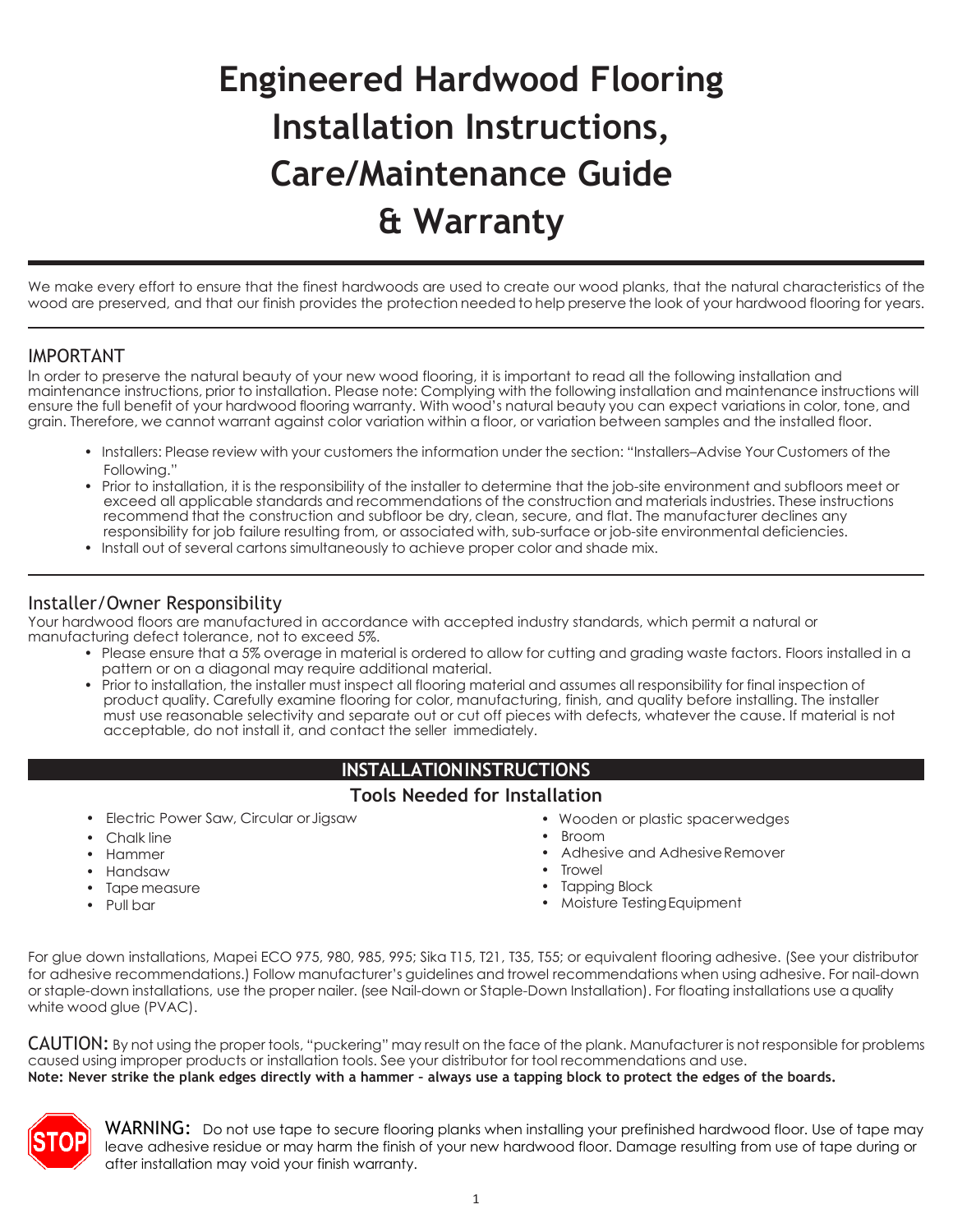## **INSTALLERS - ADVISE YOUR CUSTOMER OF THE FOLLOWING**

## SEASONS: HEATING AND NON-HEATING

Hardwood flooring product dimensions are affected by varying levels of humidity within your installation area. Use care to control humidity levels within the 35-55% range (humidity may vary with regional conditions). In addition, we recommend the following:

- Heating Season (Dry) A humidifier is recommended to prevent excessive shrinkage in wood floors due to low humidity levels. Wood stoves and electric heat tend to create very dry conditions.
- Non-Heating Season (Humid, Wet) Proper humidity levels can be maintained by use of an air conditioner, dehumidifier, or by turning on your heating system periodically during the summer months. Avoid excessive exposure to moisture during periods of inclement weather. Do not obstruct in any way the expansion joint around the perimeter of your floor.

#### FLOOR REPAIR

Minor damage can be repaired with a touch-up kit or filler. Major damage may require board replacement, which should be performed by a professional wood flooring installer.

## **PRE-INSTALLATIONPROCEDURES**

#### ACCLIMATING THE HARDWOOD FLOORING

HVAC systemsshould be fully operational at least 14 days prior to flooring installation, maintaining aconsistent room temperature between 60°–80° Fahrenheit, and relative humidity between 35-55%. This not only stabilizes the building's interior environment, but also is essential when acclimating hardwood flooring to the job site. Hardwood flooring should be handled and unloaded with care and stored within the environmentally controlled site. Flooring storedupon "on-grade" concrete floorsshould be elevated at least four inches to allow air circulation under cartons.

## ROOM PREPARATION

Remove existing baseboards, quarter rounds and thresholds. Undercut door jambs, using a piece of flooring material as a guide. Door frames and other wooden elements should be sawed off at the bottom to ensure proper fit and expansion tolerances of the installed wood flooring.

## PRE-INSTALLATION INSPECTION

It is the responsibility of the installer to inspect each board for visible defects prior to installing the board. Any board with visible defects will be replaced at no cost. If a defective board is installed, manufacturer will not assume cost of labor for repair or replacement of defect.

## SUBFLOOR TYPE

Engineered hardwood flooring can be installed over the following properly prepared subfloors:

- Concrete: On, above or below grade installations are acceptable. Must be clean, dry, and smooth to within 3/16" over 10'. Concrete slabs must be at least 30 days old prior to installation.
- Terrazzo: Should be lightly sanded and cleaned with mineral spirits prior to spreading the adhesive. Allow the mineral spirits to dry prior to spreading the adhesive.
- Ceramic Tile: Tiles must be securely fastened to the subfloor. Surface should be roughened up with a sander or grinder and cleaned to remove all dust. If grout lines are too deep, they must be filled.
- Wood Subfloors: plywood, OSB and underlayment particleboard and tongue and groove boards. Must be smooth and dry. Squeaks and popping areas should be secured prior to spreading adhesive.
- Vinyl: sheet vinyl and vinyl tile. Vinyl must be securely fastened to the subfloor with full spread adhesive. Loose laid or perimeter glued sheet vinyl must be removed. De-gloss flooring as necessary to create a good adhesive bond using an abrasive pad. Do not sand sub-surfaces such as vinyl or synthetic tiles that may contain asbestos. Do not install over floors that exceed one layer, as the thickness of the flooring materials will prevent an adequate mechanical bond.

## SUBFLOOR PREPARATION

#### **Subfloor must be:**

- Clean and free of wax, paint, oil, and debris. Scrape smooth and sweep thoroughly prior to installation.
- Flat to 3/16" per 10' radius. If subfloor levelling is required, "hills" should be sanded down and "valleys" filled with an underlayment patch, developed by a reputable manufacturer for use with hardwood flooring.
- Structurally sound prior to installation. Secure loose areas to reduce squeaking, and replace water damaged or delaminated subflooring or underlayment.

## Testing for Moisture Content

All concrete subfloors must be tested for moisture content. Several tests are outlined below. These tests do not guarantee a dry concrete slab year-round. With that in mind, a moisture barrier using a minimum of 6-mil poly film should have been established between the ground and concrete. A minimum of at least three test locations for areas up to 1,000 sf are recommended; add one additional test for each 1000 sf or fraction thereof.

- Tramex Concrete Moisture Encounter Meter. Moisture readings obtained should not exceed 3.5 on the upper scale.
- Calcium Chloride. Moisture emission should not exceed3 lbs./1,000 square feet during a 24-hour period with thistest. Per industry standards, 0-3 lbs. is dry, over 3lbs requires moisture barrier (see below), and over 7lbs is too wet.
- RH (relative humidity) probe: RH testing is determined by in-situ probes at a depth of 1.5" or 40% of the slab depth. Readings should not exceed 75% RH. Installations over a concrete floor with readings over 75% RH require use of a vapor retarder.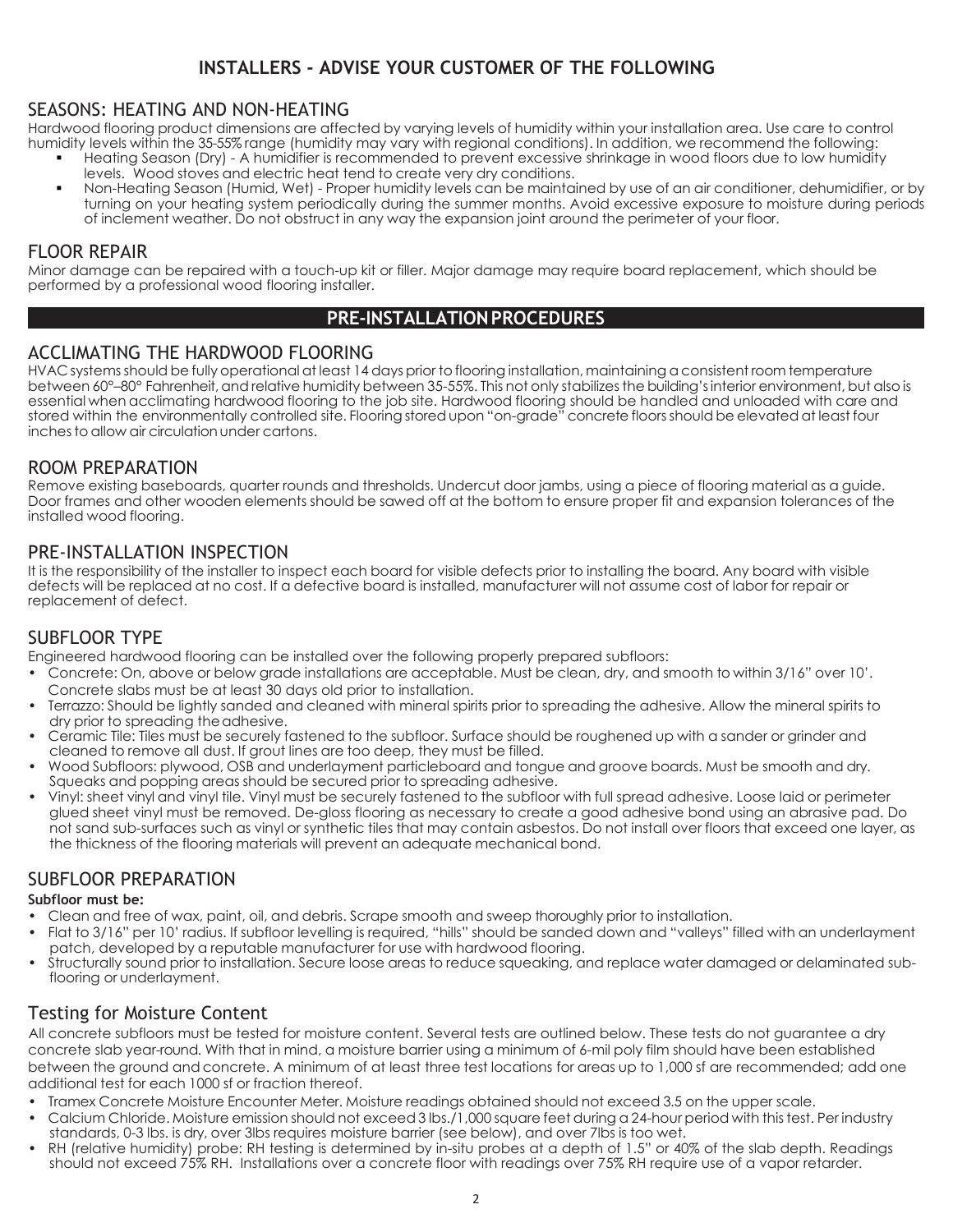## Moisture Barrier System

If the above tests reveal excessive moisture or relative humidity levels, install an impermeable vapor retarder or vapor-resistant membrane with a permeance rating of one perm or less. Follow manufacturer's instructions for use when applying any vapor retarder.

#### **SET UP**

- In order to have sufficient material on hand, calculate area and add 5% more flooring material to allow for cutting waste and for minor natural or manufacturingdefects. When installing on a diagonal or in a pattern increase your cutting waste accordingly.
- Work out of several cartons at the same time to insure color and shade mix.

## LAYOUT

- Layout should be designed to save labor and materials, as well as to enhance the appearance of the floor. Lay the floor so that the end joints are staggered at least 8 inches on adjacent rows to avoid a stair step or H pattern. Staggered or irregular joints mean less material waste and a better overall appearance.
- Plan the layout so that the last row of flooring (which usually needs to be cut lengthwise) is not too narrow. In some cases, it may be necessary to cut the first row as well as the last row.
- Allow expansion space equivalent to the thickness of the flooring to be installed along all walls and vertical obstructions. Flooring should be laid at right angle to the floor joist and, if possible, parallel to the longest wall.

## **NAIL-DOWN OR STAPLE-DOWN INSTALLATION**

## SUBFLOOR PREPARATION

Remove all dirt and rough areas by thoroughly cleaning, sanding, and leveling. Note: Particle board is not a suitable subfloor for nail-down or staple-down installation. The clean subfloor should be covered wall-to-wall with 15 lb. roofing felt, overlapping 4" along the edges, and securing with tape.

## INSTALLATION

To determine a straight first starting row, snap a chalk line the width of a few boards plus 3/8" expansion space from the wall. To keep first rows straight and in place, nail a straight 1 x 2 or 1 x 4 holding board on the chalk line. For nailer or stapler, use correct shoe based on thickness of flooring. Use pneumatic staplers with correct shoe base for the thickness of the product. (Powernail® Model 2000 Pneumatic Powernailer.) Set the compressor pressure to recommended PSI and adjust accordingly using a "practice" board. Check for surface and tongue damage before proceeding with installation. Manual Model 250 Powernailer can also be used. Begin installation with several rows at a time, tightening boards as necessary to reduce gaps before fastening. Nail/staple each board placing fasteners every 6"–8" and 3" from the ends. The last 1–2 rows will need to be face nailed where clearance does not allow blind nailing with stapler or brad nailer. Brad nail or face nail on tongue side. Rip the final row to fit and face nail. If the final row is less than 1" width, it should be edge-glued to the previous row, before installation. The two joined rows can be face nailed as one board. Go back to the starting wall, remove the starting block and complete final rows using 6d nails, counter sunk and filled.



## **GLUE-DOWN INSTALLATION**

## GLUING THE PLANKS (Figure 1.1)

- To determine a straight first starting row, snap a chalk line the width of a few boards plus expansion space (equivalent to the thickness of the flooring) from the wall. To keep first rows straight and in place, nail a straight 1"x 2" or 1" x 4" holding board on the chalk line.
- Snap another chalk line at a comfortable working distance from the holding board (about 24").
- Spread adhesive in first working area. Do not spread more adhesive than can be covered within 20 minutes.
- When the first section is complete, strike another parallel chalk line from the last row installed, spread the adhesive and complete the section.
- Repeat section by section until the job is finished. Remove the starting board, spread adhesive and complete the area from the starting board to the wall.
- To fit the last piece, lay it upside-down with the tongue edge parallel to the tongue edge of the piece next to it, the short end butting up against the wall. Mark the cutting line on the back of the board and cut it to the correct width (save the cut off piece for the second row). Turn it over, fit and glue it in place.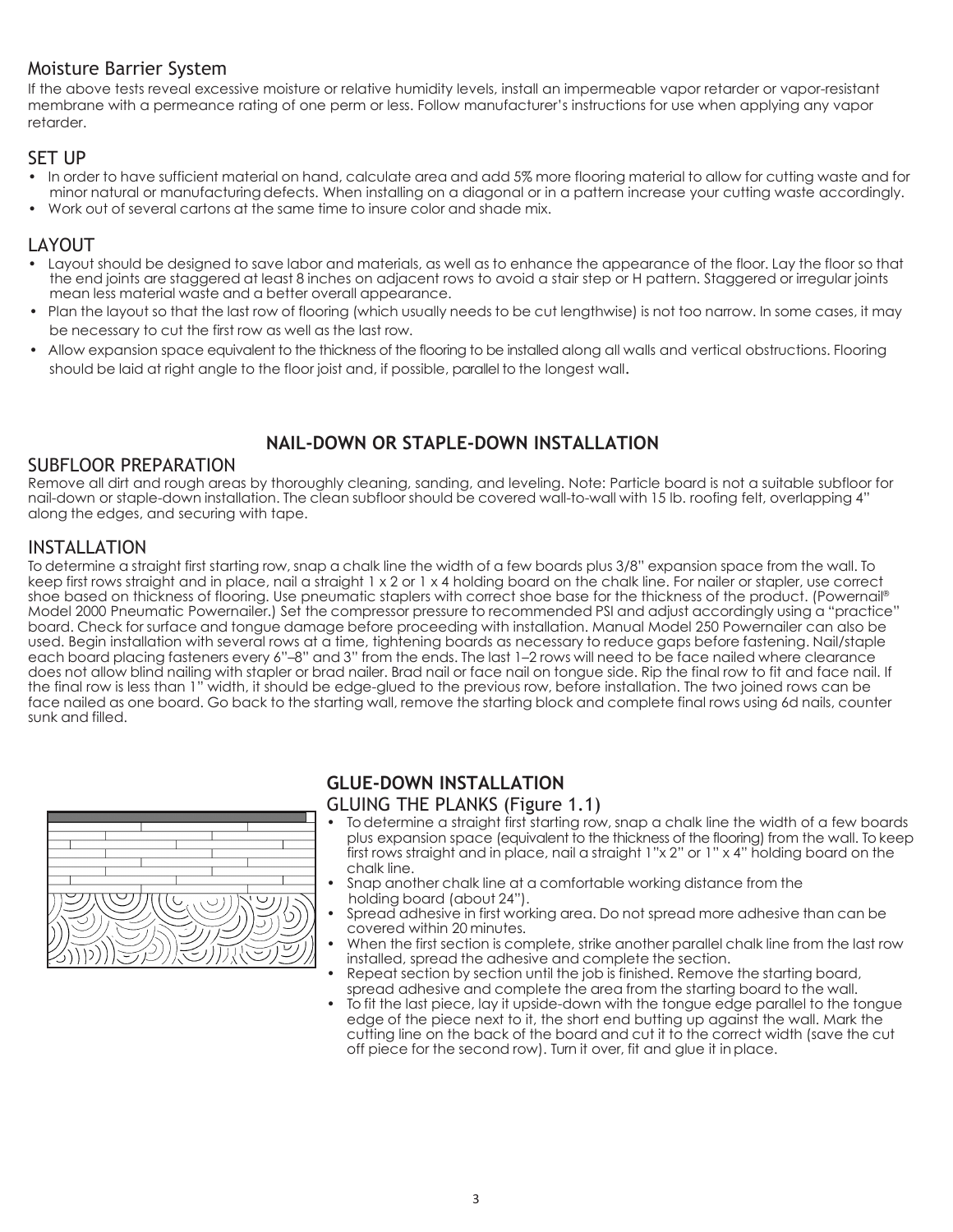## **FLOATING INSTALLATION**

## INSTALL UNDERLAYMENTS

Install 6-mil Polyethylene vapor barrier over entire flooring surface. Overlap sheets of Polyethylene 16" and tape edges creating an airtight seal. Using 1/8" foam padding, roll out one roll at a time over vapor barrier being careful not to poke holes or otherwise damage material during installation. Run padding up walls 1" to 1.5" and secure in place with tape. Join padding sections with tape. Tape down any additional loose edges. A "2-in-1" foam padding /moisture barrier may be substituted for Polyethylene.

## INSTALLING THE FLOOR

Boards are installed left to right with the groove side facing the wall. Stagger the ends of the boards a minimum of 8 inches on adjacent rows to avoid creating a stair step or H pattern. Leave a minimum expansion space (equivalent to the thickness of the floor) around all vertical objects such as walls, poles, and stairs. If starting wall is uneven, trace the contour of wall, using a scriber, onto first row of planks and cut to size.

## APPLICATION OF ADHESIVE

To secure the wood floor in a floating application, the boards must be bonded with adhesive in the tongue and groove. We recommend a quality waterproof PVAC glue. The glue must be applied in a continuous 1/8" bead on the top of the tongue on both the long and short edges.

## GLUING

Dry fit first row using stair-step pattern. Number each plank in the order of installation. When you reach the last plank in first row, turn plank 180° so tongue is flush against tongue of previous plank. Mark the plank and cut to length. Dry fit final plank of row. Begin dry fitting second row, starting with (if possible) left over piece from previous row. Be sure to stagger end of boards at least 8" to achieve effective staggered pattern. Floating installation is completed by gluing flooring profiles together. Separate first two rows noting installation order. Apply a thin bead of glue to the top of the tongue on the side and end of the board. Repeat process with subsequent planks. Press each board firmly together, tapping profiles lightly with a block and hammer if necessary. Clean excess glue from between boards with a damp cloth. If necessary, you may use straps to hold planks together to prevent gapping between rows. **Note: Do not use tape on the surface of the floor. Tape may damage the surface and void the finish warranty.** Often the last row will not end with a full plank. When this happens, place a full row of planks on top of the last row installed. Insert a 3/8" spacer against wall, and using a full width plank, trace distance from wall onto final row. Cut planks for final row to designated width. Apply glue and fit into place. Allow 12 hours before placing furniture on floors and 24 hours before introducing heavy objects or full traffic. **Note: Do not install cabinets or walls on top of floating floors**.

## **INSTALLATION OVER RADIANT HEAT (FLOATING INSTALLATION ONLY)**

## HEATING SYSTEM

- Maximum allowable temperature is 80° Fahrenheit.
- System must be fully operating at normal temperature for a minimum of 21 days prior to floor installation.
- The heating system must be turned off 24 hours prior to installation and must remain off for 24 hours after installation.
- Not all wood floors and species are suitable for installation over radiant heat. Please check with your retail sales advisor for suitability of this product over radiant heated subfloors.

## SUBFLOOR

**Note:** Only the pre-installation and structural warranties are valid when installing over radiant heat.

- The subfloor should be completely dry. Moisture on a dry weight basis must not exceed 1.5% for concrete, and 6–8% for wood subfloors.
- A vapor barrier should be installed on all concrete, stone, or mineral subfloors.
- Starting 2 days after completion of installation, gradually increase the temperature over a 7-day period to normal operating level. Never allow the floor surface temperature to exceed 80° Fahrenheit.
- Maintain recommended interior humidity levels at all times, if necessary, by means of humidifiers.
- Room temperature should not vary more than 15° Fahrenheit season to season. Maintain 35–55% humidity in radiant heated rooms.
- Heating pipes must be covered with 1" of concrete or be a minimum of 1/8" below bottom of plywood subfloor.
- Under plywood subfloors, heat transfer plates or insulation must be in place.

Important Note: Not all species or types of wood flooring are suitable for installation over radiant heat. There is a great risk **of gaps or face checking occurring especially when installed over radiant heating systems. Such occurrences are not**  manufacturing defects. Take the above into consideration when choosing a wood floor to be installed over radiant heat.

## **ALL INSTALLATIONS: COMPLETING THE JOB**

- Remove spacer wedges.
- Cover all expansion gaps along walls and vertical protrusions with baseboard, quarter round or other suitable moldings.
- Clean, sweep and vacuum installed flooring before use.
- Avoid placing area rugs on your newly installed hardwood floor for a minimum of two weeks to prevent discoloration.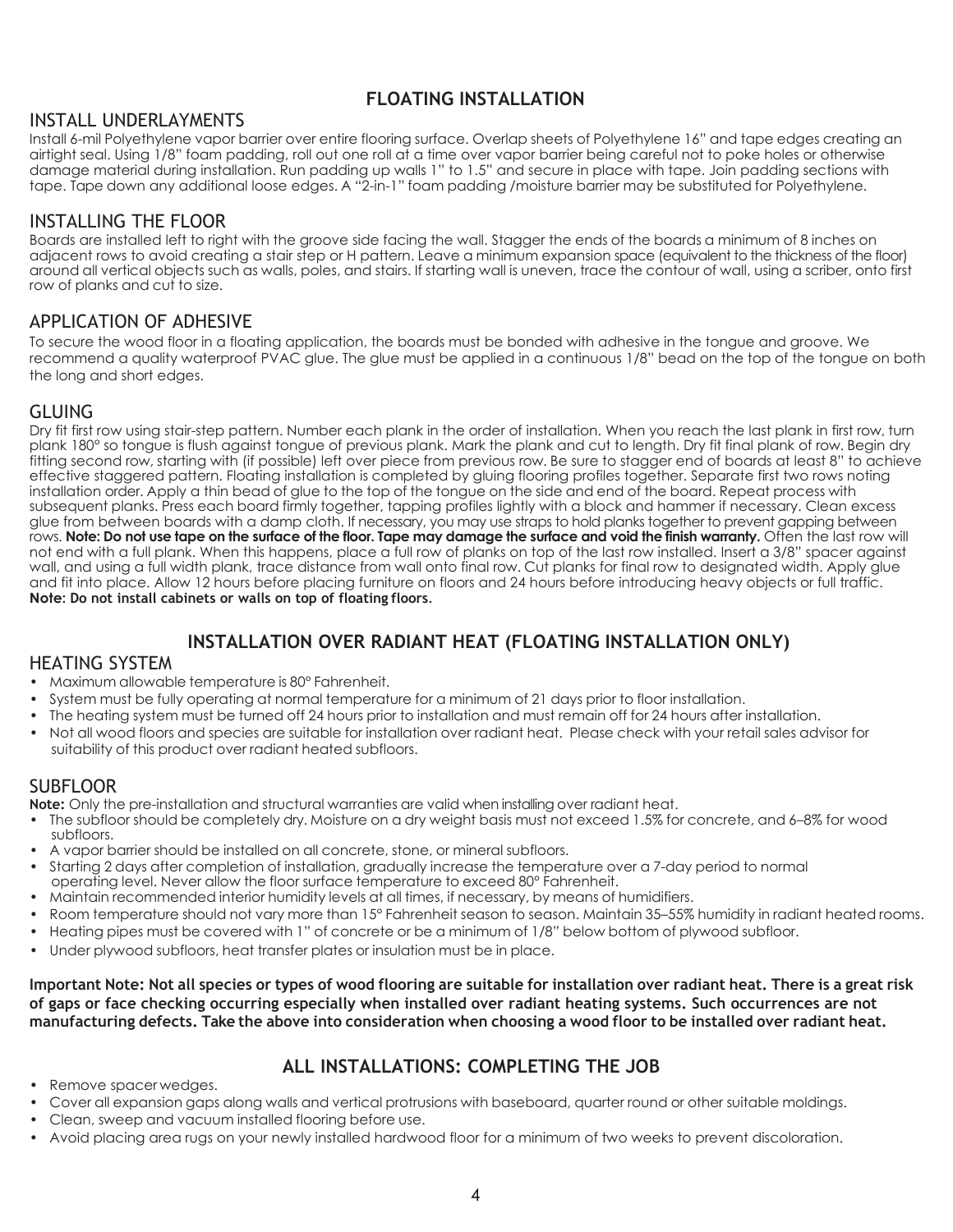## **CARE AND MAINTENANCE GUIDE**

## **PREVENTIVE MAINTENANCE**

To ensure the full benefit of warranties and to extend the beauty of your new hardwood floor, we recommend the following preventive maintenance steps:









- Use floor mats at all entrances to help keep dirt and moisture from being tracked in (Figure 2.1). Area rugs are recommended in high traffic areas and at sinks. Mats and area rugs should be slip resistant with backing that will not discolor the floor. Clean rugs periodically to remove dirt and grit.
- To help guard against scratches and dents, install felt floor protectors under furniture legs. It is important they are changed on a regular basis to prevent dirt, debris buildup. (Figure 2.2).
- Rolling castors may damage the floor. Therefore, we do not recommend them. If you choose to use them, the rubber barreltype or double wheel types are the best option. (Figure 2.2).
- Do not wear high heel shoes that need repair while walking on your hardwood floor. Some types of high heel shoes can severely damage the surface of any floor covering.
- Keep your pet's nails trimmed regularly to avoid marring or scratching the floor
- Maintain a healthy humidity range at 35-55%, which may require either a humidifier or a dehumidifier. Certain regions within North America have extreme changes in humidity levels that can affect all wood floors.
- For cleaning, Use the appropriate cleaner type for your specific flooring finish. We recommend a cleaning system that does not allow any loose liquid to touch the floor. Suitable hardwood floor cleaner is available at most retail floor covering stores. Never use wax or wax products. **DO NOT USE STEAM MOPS**! Contact your floor covering dealer for recommended maintenance and floor care products for your specific hardwoodflooring.

## **REGULAR MAINTENANCE**

- Do not let sand, dirt and grit build up on your floors.
- Immediately wipe up wet areas from spills, foreign substances, or wet feet.
- Dust, sweep and vacuum floors regularly. When using a vacuum cleaner, disengage the beater bar or use the "bare floor" setting to avoid damaging your floor. The vacuum head must be brush or felt, a wand attachment is preferable. (Figure2.3)
- **NEVER CLEAN OR WET MOP WITH WATER.** Water may permanently damage the floor. **DO NOT USE STEAMMOPS**!
- There are many different types of prefinished hardwood floors available today, and not all maintenance products are suitable for all flooring types. Polyurethane based Aluminum Oxide finishes may be cleaned with Woodpecker Hardwood Floor Cleaner and applicator. Oil based finished should be cleaned and maintained with WOCA Oil Soaps and Refresher Oils specifically designed for those products. Consult with your retail sales advisor to determine what floor care products are appropriate for use on your floor.